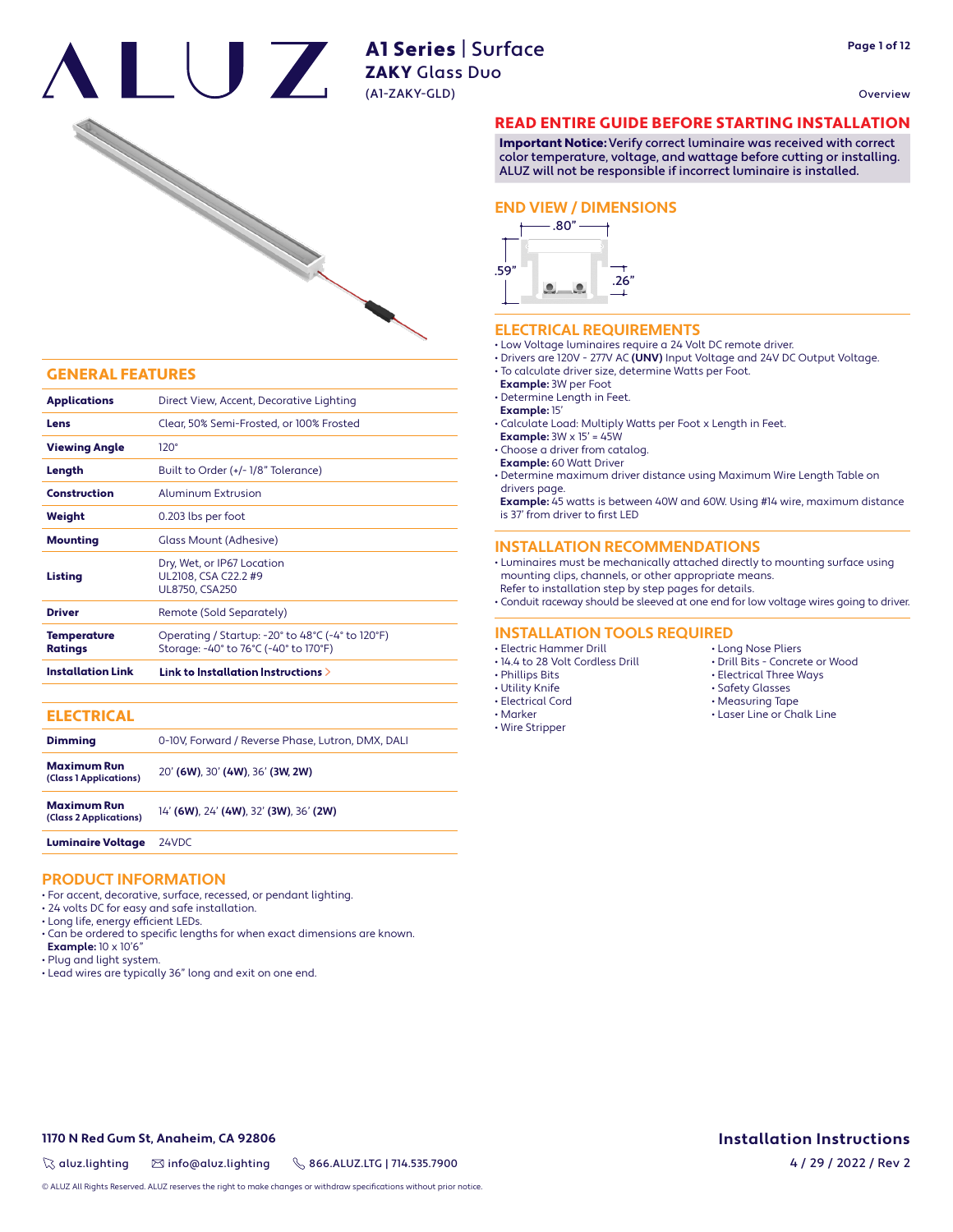**Page 2 of 12**

### Product Care & Maintenance

### **WARNING FIGURES**

**When using LED Luminaires for any application, basic safety precautions**  should always be followed to reduce the risk of fire, electric shock, and personal **injury. LED Lightstrip must be installed in accordance with the NEC or CEC as applicable. ALUZ will not be responsible for any damage or malfunction caused by the following:**

- Ensure power is off before installation, during replacements, additions, or repairs. • Do not use luminaires if damaged, such as broken boards, loose connections, or
- frayed wire insulation. Inspect before installing.
- Do not install luminaire in hazardous locations.
- Do not cover luminaire with any material, as it may cause LEDs to overheat, melt, or ignite. **(Fig. 1)**
- Do not paint on or over luminaire lens or LEDs. Paint or any other substance on lens or LEDs will cause a shift in color temperature.
- Soffit must be evenly painted with a neutral white to avoid color shift.
- $\cdot$  Do not modify luminaire in the field.
- Do not overlap luminaires in any way.
- Only use luminaire with specified rated voltages. Do not exceed the specified voltage for any luminaire.
- Do not use luminaire extrusion as a raceway for additional wire. Non-factory feed through wires inside luminaire will void warranty.
- Ground Fault Circuit Interrupter (GFCI) protections should be provided on circuits or outlets when luminaire is used for outdoor applications.
- Surge protector must be set up for electrical power system to avoid damaging luminaire lighting system.
- Do not make wiring connections without referring to wiring diagrams.
- Do not cut wire while energized.
- Do not exceed maximum run lengths.
- Always follow sequence labeling for continuous runs. Continuous run segments are labeled in alphabetical order.
- Polarity of continuous run segments must be aligned.
- Do not assemble continuous runs prior to installing into mounting clips. Each segment must be installed one by one into mounting clips. The weight of the assembled segments will put strain on junctions, causing the board, pin, or terminals to break.
- Do not install continuous runs without a mounting clip at each junction between two segments.
- Do not mount with luminaires with staples, nails, or like means that might damage the insulation. Mount with double-sided tape and mounting clips.
- Do not install mounting clips over LED diodes or resistors.
- Do not penetrate luminaire board with any foreign object. **(Fig. 2)**
- Do not mount luminaire inside tanks or enclosures of any kind.
- Do not use improper screw head type on mounting clips. It will cause the mounting clip to open up and become dysfunctional.
- Do not modify mounting clips.
- Do not weld mounting clips to surface. Mounting clips must be mechanically
- attached with screws appropriate for mounting surface and weight of luminaire. • Do not mount luminaires with less than the minimum number of mounting clips
- required. See mounting clips section for details. • Do not install mounting clips on uneven surfaces. Use shims to level out height of mounting clips if necessary.
- Do not install mounting clips after luminaires have been assembled.
- Install mounting clips first, then install luminaire into mounting clips.
- Do not force luminaire into a space that is too small.
- Do not force luminaire with cord grip into soffit.
- Do not install luminaire at an angle within a cove. Only install luminaires straight within a cove.
- Do not bend extrusion around radius.
- Do not submerge dry or wet location luminaire in any liquid.
- Do not install wet location in outdoor coves without proper drainage. **(Fig. 3)** • Do not install luminaire in any area that is continuously exposed to flowing or
- pooling water, such as underneath drain pipes, sprinklers, fountains, misters, etc. • Do not install connectors without shrink tube for wet location. **(Fig. 4)**
- Do nut use a lighter or open flame to heat shrink tube. **(Fig. 5)**
- Do not cut, puncture, or penetrate aluminum housing, end caps, or lens covers.
- Do not drop, bang, or rest weight upon luminaire.
- Do not apply excessive pressure to any part of luminaire board or LEDs. **(Fig. 6)**
- Do not bend luminaire power cord or continuous connector past permitted bend radius. Bending past permitted bend radius will break the seal of the cordgrip or damage the insulation. 1.5" minimum bend radius.
- Do not bend board in any direction. **(Fig. 7)**



# **CLEANING MATERIALS**

The use of solvents and/or cleaners which are not compatible with polycarbonate will result in the softening, crazing, and/or cracking of the plastic part. This is especially true of polycarbonate lamps and mounting bases which may be under stress in their normal applications.

# **COMPATIBLE WITH POLYCARBONATE**

- Mild soap and water
- Mineral Spirits
- Isobutyl Alcohol
- VM and P Naphtha
- Varsol No.2
- Mexane
- Freone TF and TE-35
- Ethanol
- Dirtex
- 

# **NOT COMPATIBLE WITH POLYCARBONATE**

- Trichlor
- Gasoline
- Liquid Detergents
- Acetone
- Carbon Tetrachloride • Pink Lux (Phosphate free)
- Triclene
- 
- Chlorinated Hydrocarbons
- #1 & #3 Denatured Alcohol
- Methyl Ethyl Keytone (MEK)
- Texize-8006, 8129, 8758
- MIBK

• Toluol • Agitene

• Liquid Cleaner – 8211

• 2% Sol. Reg. Joy • 10% Sol Bon Ami • White Kerosene • Methyl Alcohol • Heptane

• Petroleum Ether / 65°C • Isopropyl Alcohol • Lacryl PCL-2035 Polycarbonate Cleaner

- Benzol
- Ajax
- Kleenol Plastics
- Lysol
- Stanisol Naphtha
- Oils
- Lemon Joy (phosphate free)
- Diversol
- Lestoil

**1170 N Red Gum St, Anaheim, CA 92806**

 $\%$  aluz.lighting  $\%$  info@aluz.lighting  $\%$  866.ALUZ.LTG | 714.535.7900

© ALUZ All Rights Reserved. ALUZ reserves the right to make changes or withdraw specifications without prior notice.

# **Installation Instructions**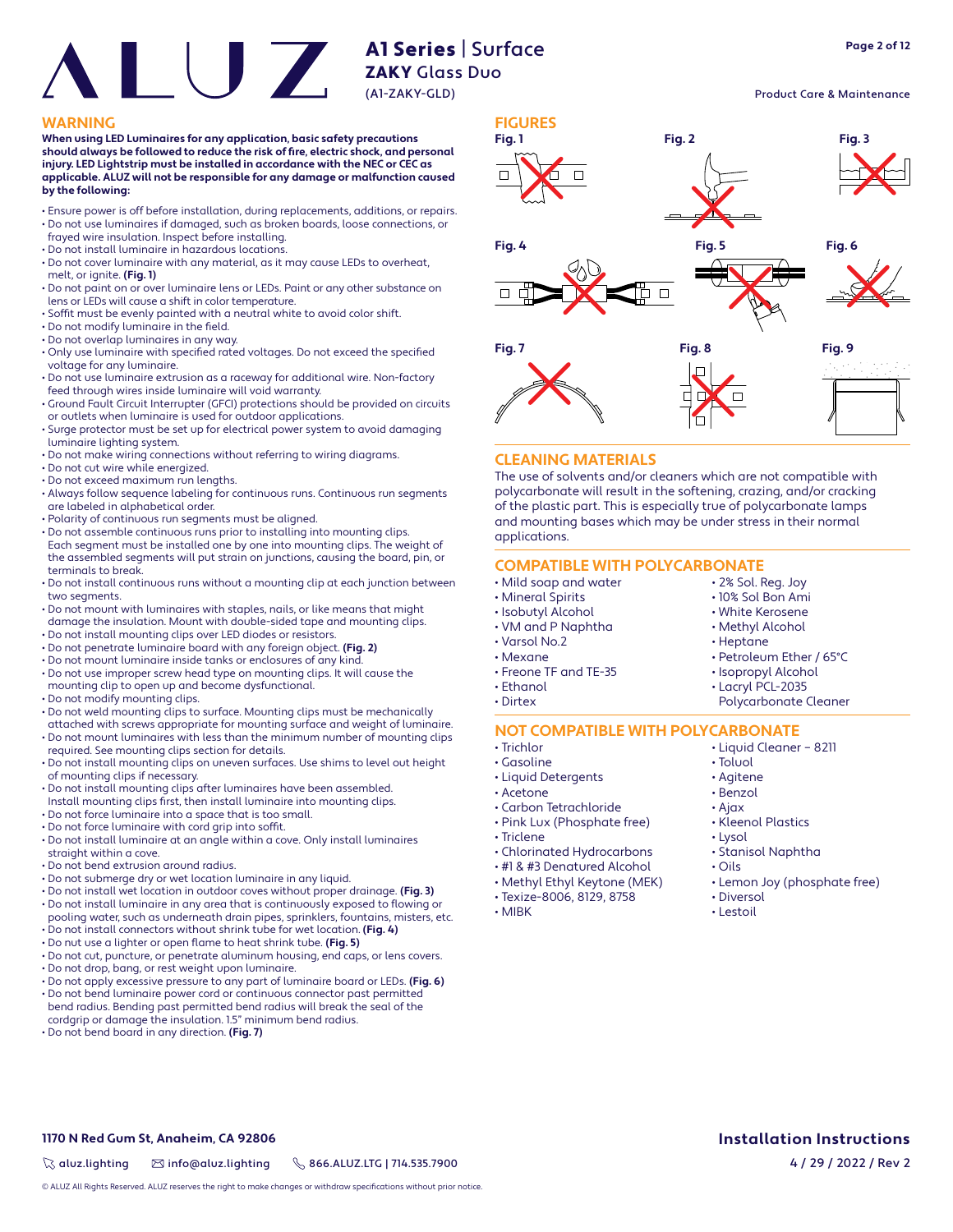**FORWARD / REVERSE PHASE DIMMING (PH)**

### **Technical Requirements For Control Equipment**

• Magnetic Low Voltage (MLV): Magnetic (core and coil, toroidal) transformersupplied low voltage lighting.

- Electrical Characteristic: Inductive
- Special Requirements: Symmetric cycles (VDC ≤ 2), smooth turn off (positive and negative periods are equal for safe MLV transformer operation).

# **PHASE DIMMER RATINGS**

The stated VA (volt-ampere) rating is the rated capacity of the dimmer which includes the magnetic transformer heat losses and the lamp load. A transformer dissipates less than 20% of the connected load as heat. The lamp load plus the transformer loss determine the dimmer capacity required. See the example below.



# **PHASE DIMMING WIRING DIAGRAM**



 $\mathbb L$  FORWARD OR REVERSE PHASE DIMMER **(BY OTHERS) LINE**

**Notes:** Wire colors vary based on model. See individual submittal for more information, or refer to wiring diagram on driver label. Confirm wire colors before connecting to power source. Cap off dimming wires individually for non-dimming applications. For best dimming performance, use a minimum load of 50% and a maximum load of 80%.

Dimming Protocol & Wiring Diagrams (DRV-E Phase & 10V Driver)

# **0-10V DIMMING (10V)**

- Technical Requirements For Control Equipment
- The light output of the LEDs operated by the controllable LED driver is controlled by DC voltage applied to the control input leads (gray and violet). The actual response curve of LED driver current versus control voltage.
- The control device must be capable of accepting or sinking the DC current flow from the driver. The DC current from the driver that must be sinked by the control circuit is approximately 150uA (+/50% for isolated dim interfaces, up to 1.5mA for non isolated dim interfaces).
- If the control bus is opened, or if the control device internally opens the control bus under some conditions, the voltage on the control bus will then be a function of the drivers, which is 10-15V. Maximum light output will be delivered under this condition.
- If the control bus is shorted either by a mechanical switch in the control or by the circuitry of the control device, or inadvertently in the wiring, the current on the control bus will be less than 1.5mA.
- As can be determined from the two items, simple two-level operation of the drivers can be achieved by proper usage and application of a simple open/closed switch on the control bus with maximum light being achieved when the switch is open and minimum light with the switch is closed.
- The driver is intended to be used with control voltages between 0-10VDC volts peak maximum on the driver control leads.
- Control equipment intended to control more than one driver must be capable of sinking the current supplied tot the control bus by the maximum number of drivers specified for the control device. At any given level setting it must maintain control bus voltage constant within a range of +/-5% as the number of drivers connected to the control bus varies from a minimum of one driver up to the maximum number specified for the control device.
- Driver of various ratings may be mixed on the same control system.

# **0-10V DIMMER RATINGS**

The stated VA (volt-ampere) rating is the rated capacity of the dimmer which includes the electronic transformer heat losses and the lamp load. A transformer dissipates less than 20% of the connected load as heat. The lamp load plus the transformer loss determine the dimmer capacity required. See the example below.



# **0-10V DIMMING WIRING DIAGRAM**



# **1170 N Red Gum St, Anaheim, CA 92806**

 $\%$  aluz.lighting  $\%$  info@aluz.lighting  $\%$  866.ALUZ.LTG | 714.535.7900

© ALUZ All Rights Reserved. ALUZ reserves the right to make changes or withdraw specifications without prior notice

**Installation Instructions** 4 / 29 / 2022 / Rev 2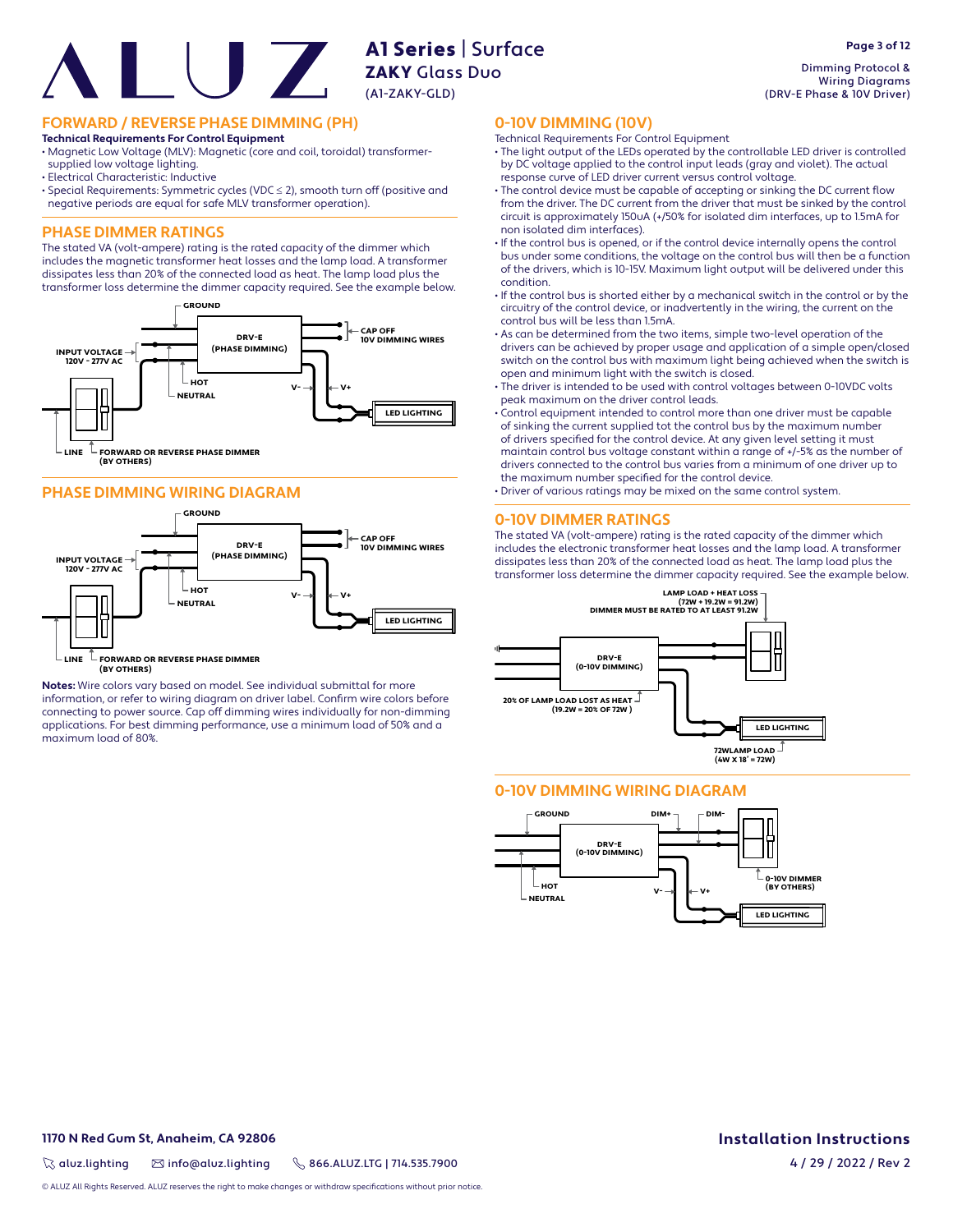Driver Info (DRV-E Phase & 10V Driver)

# MAXIMUM RUN BASED ON 80% LOAD OF ELECTRONIC DRIVER MAXIMUM WATTAGE

| <b>Driver</b><br>Wattage | 80% Load    | <b>1.5W</b><br><b>Max Run</b> | 2W<br><b>Max Run</b> | <b>2.5W</b><br><b>Max Run</b> | 3W<br><b>Max Run</b> | 3.6W<br><b>Max Run</b> | 4 <b>W</b><br><b>Max Run</b> | 4.5W<br><b>Max Run</b> | 5W<br><b>Max Run</b> | <b>5.5W</b><br><b>Max Run</b> | 6W<br><b>Max Run</b> | 6.5W<br><b>Max Run</b> |
|--------------------------|-------------|-------------------------------|----------------------|-------------------------------|----------------------|------------------------|------------------------------|------------------------|----------------------|-------------------------------|----------------------|------------------------|
| 30                       | 24W         | 16'                           | 12'                  | 9.6'                          | 8'                   | 6.6'                   | 6'                           | 5.3                    | 4.8'                 | 4.36'                         | $\mathcal{L}'$       | 3.69'                  |
| 60                       | 48W         | 32'                           | 24'                  | 19.2'                         | 16'                  | 13.3'                  | 12'                          | 10.6'                  | 9.6'                 | 8.7'                          | 8'                   | 7.3'                   |
| 96                       | 76.8W       | 51.2'                         | 38.4                 | 30.7'                         | 25.6'                | 21.3'                  | 19.2'                        | 17.1                   | 15.36'               | 13.9'                         | 12.8'                | 11.8'                  |
| 150                      | 120W        | 80'                           | 60'                  | 48'                           | 40'                  | 33.3'                  | 30'                          | 26.6'                  | 24'                  | 21.8'                         | 20'                  | 18.4'                  |
| 200                      | <b>160W</b> | 106.6'                        | 80'                  | 64                            | 53.3'                | 44.4'                  | 40'                          | 35.5'                  | 32'                  | 29'                           | 26.6'                | 24.6'                  |
| 300                      | 240W        | $160^\circ$                   | 120'                 | 96'                           | 80'                  | 66.6'                  | 60'                          | 53.3                   | 48'                  | 43.6'                         | 40'                  | 36.9'                  |

**Note:** Maximum Run refers to the total length of lighting that can be connected to a single driver. Maximum Runs for individual products still apply.

# MAXIMUM WIRE LENGTH TO PREVENT EXCESS VOLTAGE DROP

|                  | <b>Load Wattage (W)</b> |      |      |      |      |      |      |      |      |                          |     |     |     |
|------------------|-------------------------|------|------|------|------|------|------|------|------|--------------------------|-----|-----|-----|
| <b>Wire Size</b> | 15                      | 24   | 30   | 48   | 60   | 76   | 96   | 120  | 150  | 160                      | 200 | 240 | 300 |
| 20 AWG           | 79'                     | 49   | 39'  | 25'  | 20'  | 16'  | 12'  | 10'  | 8'   | $\overline{\phantom{a}}$ | 6'  | 5'  | 4'  |
| <b>18 AWG</b>    | 125'                    | 78'  | 63   | 39'  | 31'  | 25'  | 20'  | 16'  | 13'  | 12'                      | 9'  | 8'  | 6'  |
| <b>16 AWG</b>    | 199'                    | 125' | 100' | 62'  | 50'  | 39'  | 31'  | 25'  | 20'  | 19'                      | 15' | 12' | 10' |
| <b>14 AWG</b>    | 317'                    | 198' | 158' | 99'  | 79'  | 63'  | 50'  | 40'  | 32'  | 30'                      | 24' | 20' | 16' |
| 12 AWG           | 504'                    | 315' | 252' | 157' | 126' | 100' | 79'  | 63'  | 50'  | 47'                      | 38' | 31' | 25' |
| <b>10 AWG</b>    | 801'                    | 501  | 400' | 250' | 200' | 158' | 125' | 100' | 80   | 75'                      | 60' | 50' | 40' |
| 8 AWG            | 1273'                   | 796' | 637  | 398' | 318' | 252' | 199' | 159' | 127' | 120'                     | 96' | 80  | 64' |

# **MAXIMUM WIRING DISTANCE OF DRIVER TO LIGHTING**

The maximum wiring distance of driver to LED Lighting refers to the wire used between the driver and first LED of the luminaire. If the wire gauge is inadequate for the wiring distance, the luminaire will receive decreased voltage, insufficient to power the LEDs. Refer to the table to determine appropriate wiring distances based on wire gauge and the LED load.



# **MOUNTING INSIDE AN ENCLOSURE**

- Only mount drivers inside enclosures rated for your application
- Always ground drivers to enclosure
- Do not mount drivers without an enclosure
- Use enclosure knockouts and water-tight conduit fittings when applicable

### **DRIVER CARE**

- Do not submerge drivers in any liquid
- Do not leave any exposed wires
- Do not cover driver without proper ventilation
- Do not install damaged driver
- Do not exceed maximum load

# **DIMMER TRIM VALUES**

Set dimmer trim value as needed to prevent flickering and irregular dimming. Review dimmer specifications for trim value adjustment. Dimmers by others.



**1170 N Red Gum St, Anaheim, CA 92806**

 $\%$  aluz.lighting  $\%$  info@aluz.lighting  $\%$  866.ALUZ.LTG | 714.535.7900

© ALUZ All Rights Reserved. ALUZ reserves the right to make changes or withdraw specifications without prior notice.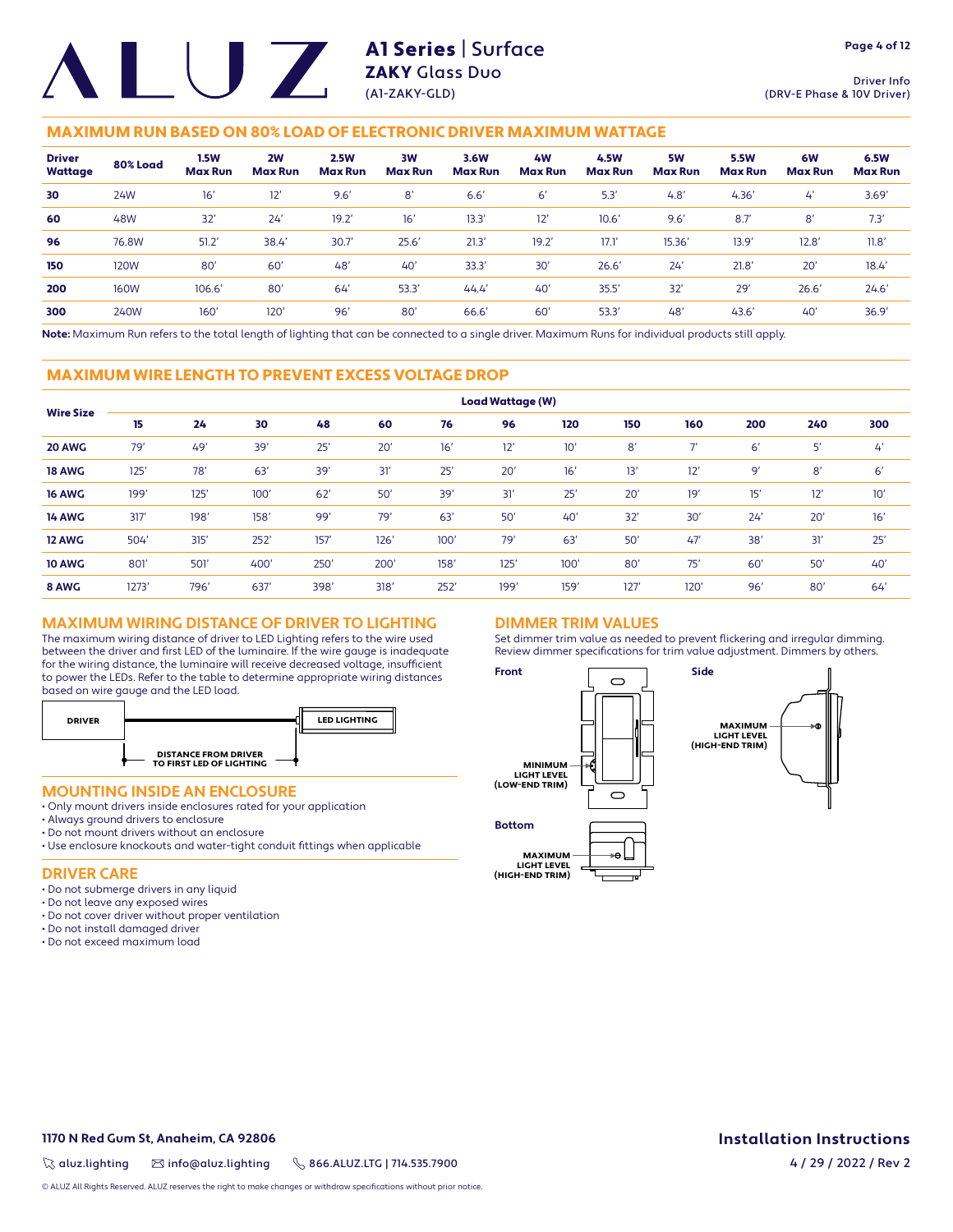# **AT Server**<br>**ZAKY** Glass Duo

# **LUTRON HI-LUME 2-WIRE DIMMING (LTEA)**

### **Technical Requirements For Control Equipment**

• The Hi-lume 1% 2-Wire LED Driver (LTEA) is a high performance LED driver that provides a smooth, continuous, flicker-free 1% dimming for virtually any LED fi xture. Primary voltage is 120V and secondary side is 12VDC or 24VDC. A rated life time of 50,000 hours @tc -149°F (65°C).Inrush current: < 2A.

Minimum operating temperature ta = 32°F (0°C).

• Continuous, flicker-free dimming from 100% to 1%. Compatible with selected Maestro Wireless, RadioRA 2, HomeWorks QS, GRAFIK Eye QS, GRAFIK Systems, Quantum, and C•L Dimmers.

• The driver is California Title 24 JA8 Compliant.

### **Wiring Diagram for Controls Requiring Neutral (JA8 Compliant)**



### **Wiring Diagram for Controls Not Requiring Neutral (JA8 Compliant)**



# **LUTRON HI-LUME 3-WIRE DIMMING (L3DA)**

### **Technical Requirements For Control Equipment**

- Hi-lume 1% EcoSystem/3-Wire Driver (L3DA) is a high-performance LED driver that provides smooth, continuous 1% dimming for virtually any LED fixture, primary voltage is 120–277 V~ at 50/60 Hz and secondary side is 12VDC or 24VDC. A rated life time of 50,000 hours @tc -149°F (65°C). Inrush current: < 2A. Minimum operating temperature ta = 32°F (0°C).
- Continuous, flicker-free dimming from 100% to 1%. Compatible with Energi Savr Node unit with EcoSystem, GRAFIK Eye QS control unit, PowPak dimming module with EcoSystem, and Quantum systems, allowing for integration into a planned or existing EcoSystem lighting control solution. Standard 3-wire, line-voltage phase control technology for consistent dimming performance.

### **Wiring Diagram for 3-Wire Controls**



### **Wiring Diagram for EcoSystem Digital Controls**



**Note:** Colors shown on wiring diagrams correspond to terminals on driver

### **1170 N Red Gum St, Anaheim, CA 92806**

 $\%$  aluz.lighting  $\%$  info@aluz.lighting  $\%$  866.ALUZ.LTG | 714.535.7900

**Installation Instructions**

4 / 29 / 2022 / Rev 2

Dimming Protocol & Wiring Diagrams (Lutron Hi-lume Drivers)

**Page 5 of 12**

# **LUTRON HI-LUME 3-WIRE PREMIER DIMMING (L3D0)**

### **Technical Requirements For Control Equipment**

• Hi-lume Premier 0.1% EcoSystem / 3 Wire constant voltage 24V LED driver with Soft-on, Fade-to-Black. The Hi-lume Premier 0.1% Constant Voltage Driver is a high-performance LED driver capable of controlling up to 96W of 24V constant voltage loads. This driver provides smooth and continuous dimming down to 0.1% low-end. It is ideal for use with strip lighting in applications such as coves, under or over cabinet lighting and pathway lighting. The driver is UL Listed with an integrated wiring compartment and can be mounted up to 150'away from the load.

- Continuous, flicker-free dimming from 100% to 0.1%
- Soft-on, Fade-to-Black operation for EcoSystem controls: fades smoothly between 0% and 0.1% when turned on and off for an incandescent like dimming experience.
- PWM dimming meets IEEE1789 over the entire dimming range.
- UL Listed for United States and Canada (cULus®).
- NOM certified for Mexico.

A1 Series | Surface

(A1-ZAKY-GLD)

- Field Adjustment Knob offers customer low-end light output tuning for better fixture-to-fixture matching.
- Guaranteed dimming performance when used with Lutron controls:
- HomeWorks QS, Energi Savr Node units with EcoSystem controls, GRAFIK Eye QS with EcoSystem controls, PowPak with EcoSystem dimming modules, PowPak with EcoSystem wireless fixture controls, and Quantum systems, allowing for integration into a planned or existing EcoSystem lighting control solution. - Lutron 3-wire controls and interfaces.
- Protected from miswires of input power, up to 277 V~, to EcoSystem control inputs.

• Rated lifetime of 50,000 hours at 40 °C (104 °F) ambient temperature and max load. • FCC Part 15

- Class A (277 V~)
- Class B (120 V~)
- The driver is California Title 24 JA8 Compliant.

### **Wiring Diagram for 3-Wire Controls (JA8 Compliant)**



### **Wiring Diagram for EcoSystem Digital Controls (JA8 Compliant)**

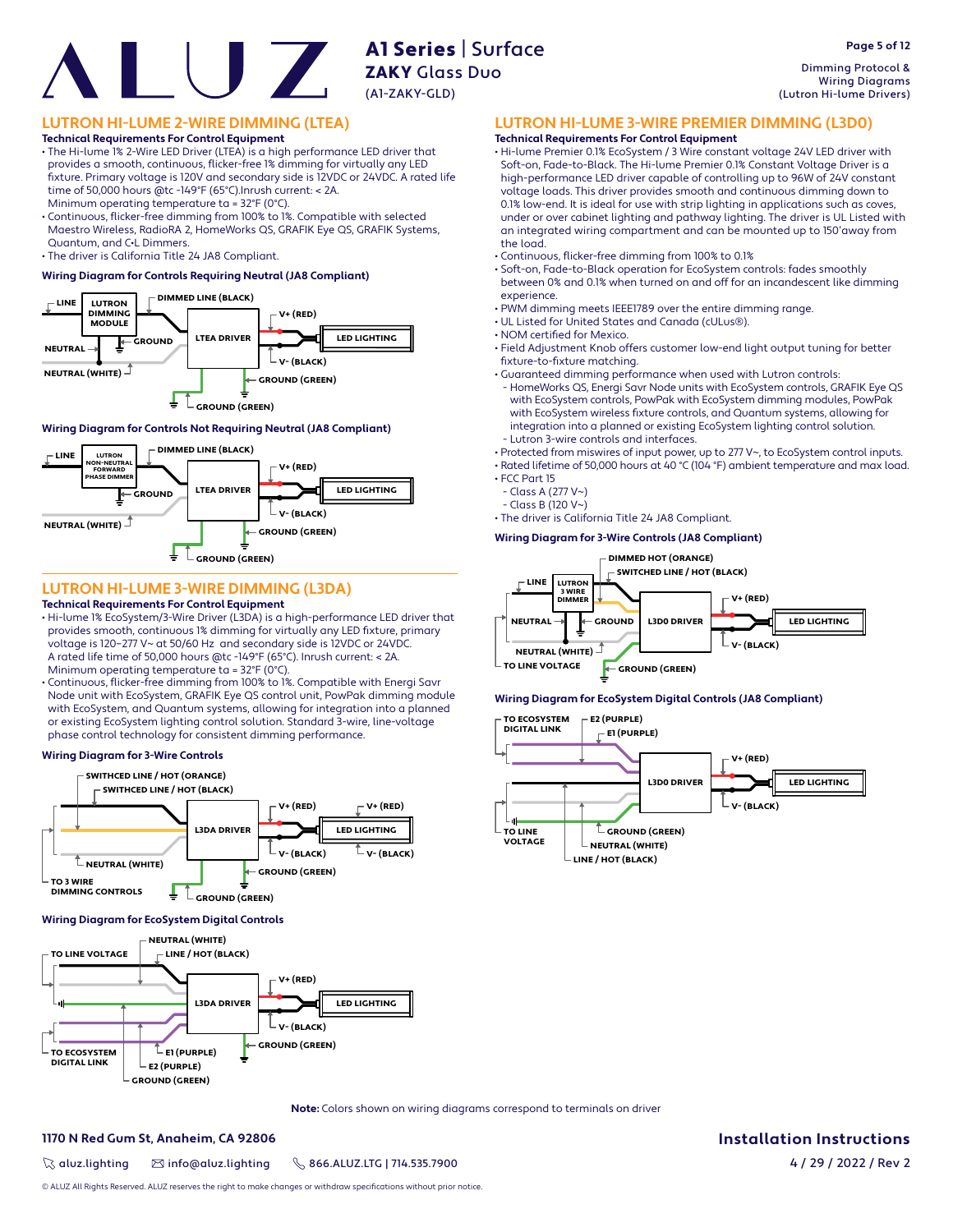# **DIAGRAM OF DRIVER**



A1 Series | Surface

ZAKY Glass Duo (A1-ZAKY-GLD)

# **Page 6 of 12**

 Dimming Protocol & Wiring Diagrams (DMX & DALI Driver - DRV100-E)

# **DIGITAL INTERFACE**



# **NOTES (DMX)**

- Wire colors on diagram correspond to colors of driver terminals.
- Default DMX address of each luminaire is 001. Consult a third party DMX commissioner to modify at time of installation. ALUZ does not provide DMX commissioning.
- DMX Address must be set for each driver. Default DMX address is 001.
- A DMX Control System (by others) must be used to operate the lighting.
- The last driver in a daisy chain sequence must be terminated.
- Driver load not to exceed 100W.
- For best dimming performance, it is recommended to load drivers to a minimum of 50% (50W) and a maximum of 80% (80W).
- Up to 28 drivers may be daisy chained together using shielded cable specified for DMX wiring.
- Ensure DIP Switch 1 is set to ON (Left) to activate 24V operation.

# **DMX Wiring: Static White**







# **DMX Wiring: Dynamic White (DWH)**



# **1170 N Red Gum St, Anaheim, CA 92806**

 $\%$  aluz.lighting  $\%$  info@aluz.lighting  $\%$  866.ALUZ.LTG | 714.535.7900



# **NOTES (DALI)**

- Wire colors on diagram correspond to colors of driver terminals.
- DALI commissioning to be performed by a third party at time of
- installation. ALUZ does not provide DALI commissioning.
- DALI Address must be set for each driver.
- A DALI Control System (by others) must be used to operate the lighting. • Driver load not to exceed 100W.
- For best dimming performance, it is recommended to load drivers to a
- minimum of 50% (50W) and a maximum of 80% (80W). • Up to 28 drivers may be daisy chained together using shielded cable specified for DALI wiring.
- Ensure DIP Switch 1 is set to ON (Left) to activate 24V operation.

# **DALI Daisy Chain**



# **Installation Instructions**

4 / 29 / 2022 / Rev 2

© ALUZ All Rights Reserved. ALUZ reserves the right to make changes or withdraw specifications without prior notice.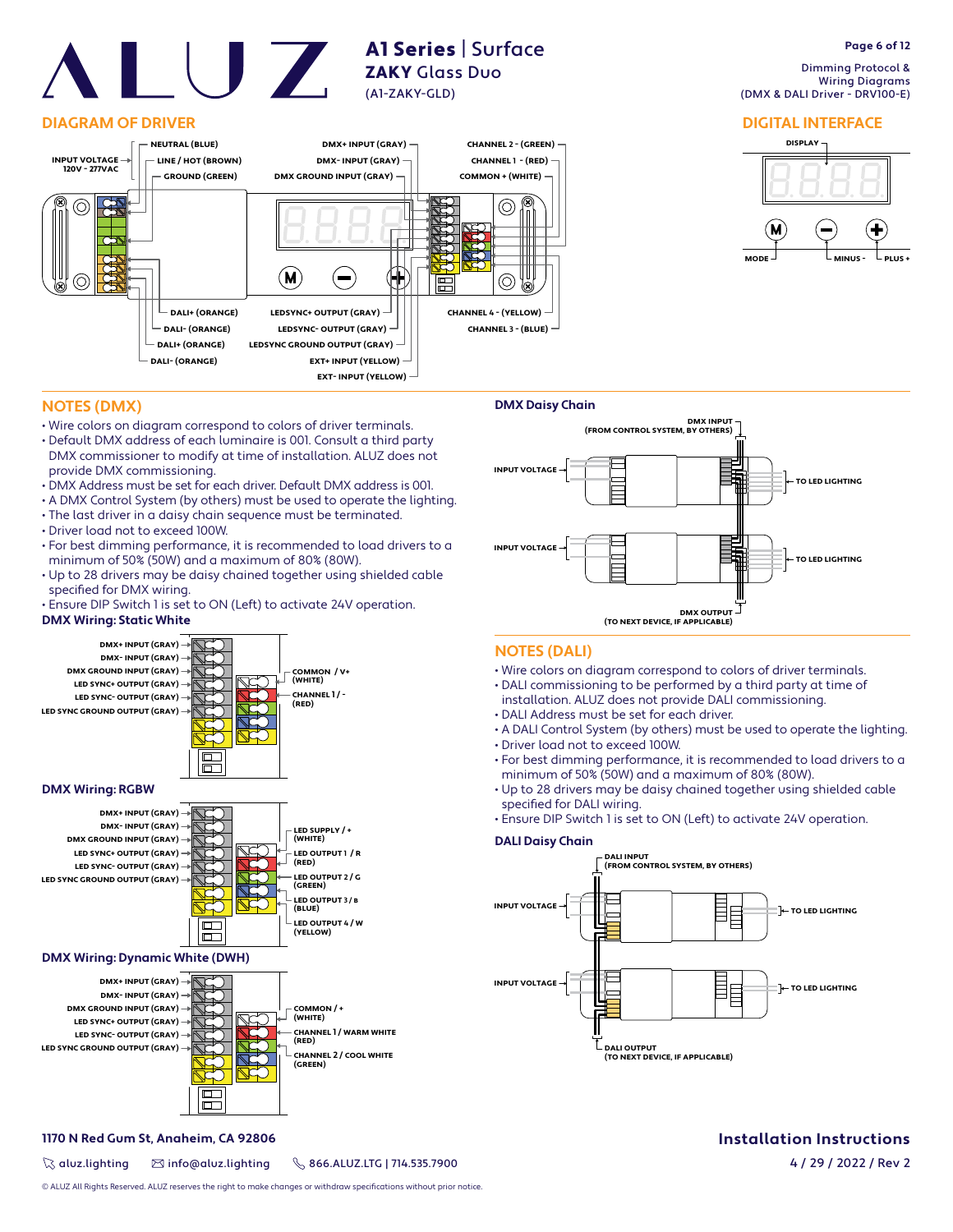

Driver Functions (DMX & DALI Driver - DRV100-E)

# **MODE OF OPERATION**



### • Set Mode to DMX or DALI



- Set LED Groups to RGBW for RGBW lighting.
- Set LED Groups to CCWW for Dynamic White lighting.
- Set External Input to OFF.
- Set Dimming Curve to Linear.

# **STANDALONE OPERATION (Color / Show)**



• Standalone Operation should only be used when a control system is not present to control the lighting (not recommended).

# **1170 N Red Gum St, Anaheim, CA 92806**

 $\%$  aluz.lighting  $\%$  info@aluz.lighting  $\%$  866.ALUZ.LTG | 714.535.7900

© ALUZ All Rights Reserved. ALUZ reserves the right to make changes or withdraw specifications without prior notice.



• Consult with a third-party DMX or DALI professional to determine which settings are best for your application. ALUZ does not provide DMX or DALI commissioning.

**DISPLAY OFF** 

# **OTHER FUNCTIONS**



- Always perform the visual test function after wiring to ensure all channels are behaving appropriately.
- Reset driver to factory settings if necessary. It is recommended to reset each driver before adjusting settings for the first time.
- Lock driver if applicable (not recommended).

# **Installation Instructions**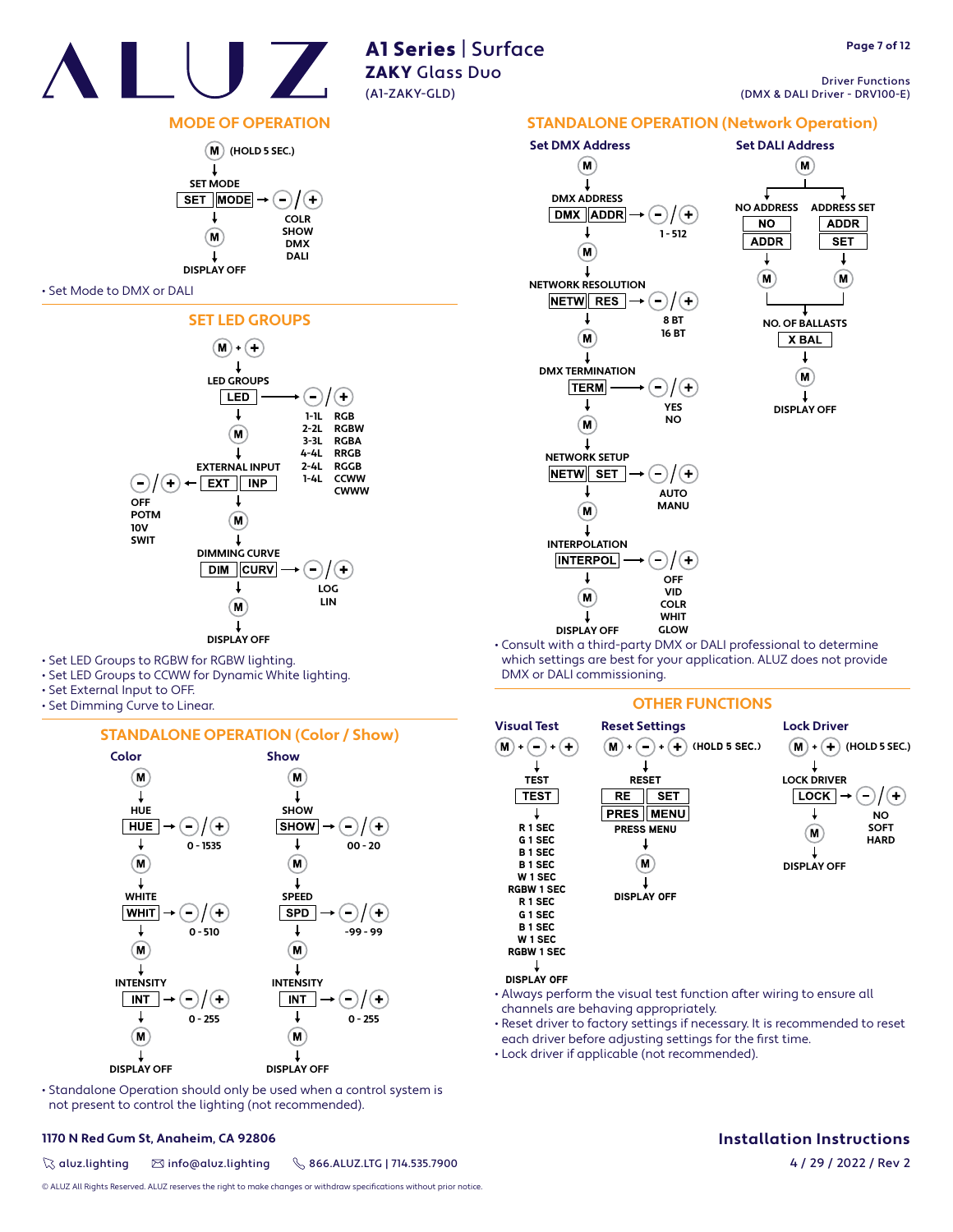### Soldering Guide & Connectors

# **SOLDERING GUIDE CONTINUOUS RUNS**

- 1 If applicable, prepare wires by stripping 1/8" from the end of each wire, then tin the tips of the wire with solder. Apply heat to stripped portion of wire, then add a small amount of solder until stripped portion of wire is fully covered in solder.
- 2 Solder lead wires to solder contacts on the end of board. Solder the positive wire (red) to the contact marked "+". Solder the neutral wire (white) to the contact marked "-

**Note:** Solder iron not to exceed 720°F. Heat joint with tip of iron. Heat both the solder pad and the wire. Add a small drop of solder on the tip of solder iron to transfer the heat to joint quickly; it should melt and flow smoothly, covering the wire and pad. Remove iron once enough solder has been added to the components. Allow 5 seconds for the joint to cool.



**Note:** Appearance of lightstrip may differ from example shown. Refer to wiring diagrams from installation instructions before soldering any wires.

3 After soldering, check underside of LED board to ensure excess solder is not present. If present, cover it with non-conductive electrical tape (by others).



Insert terminal connectors into each terminal where two LED boards will be joined.

Push boards together leaving no gap.





# **CONNECTORS**

1 Insert power connector or continuous connector lead wires into LED board terminals. Insert the positive wire (red) into the terminal marked "+". Insert the neutral wire (white) into the terminal marked "-**Note:** Ensure + and - terminals are aligned throughout the entire run.





Continuous Connector

# **1170 N Red Gum St, Anaheim, CA 92806**

 $\%$  aluz.lighting  $\%$  info@aluz.lighting  $\%$  866.ALUZ.LTG | 714.535.7900

**Installation Instructions** 4 / 29 / 2022 / Rev 2

© ALUZ All Rights Reserved. ALUZ reserves the right to make changes or withdraw specifications without prior notice.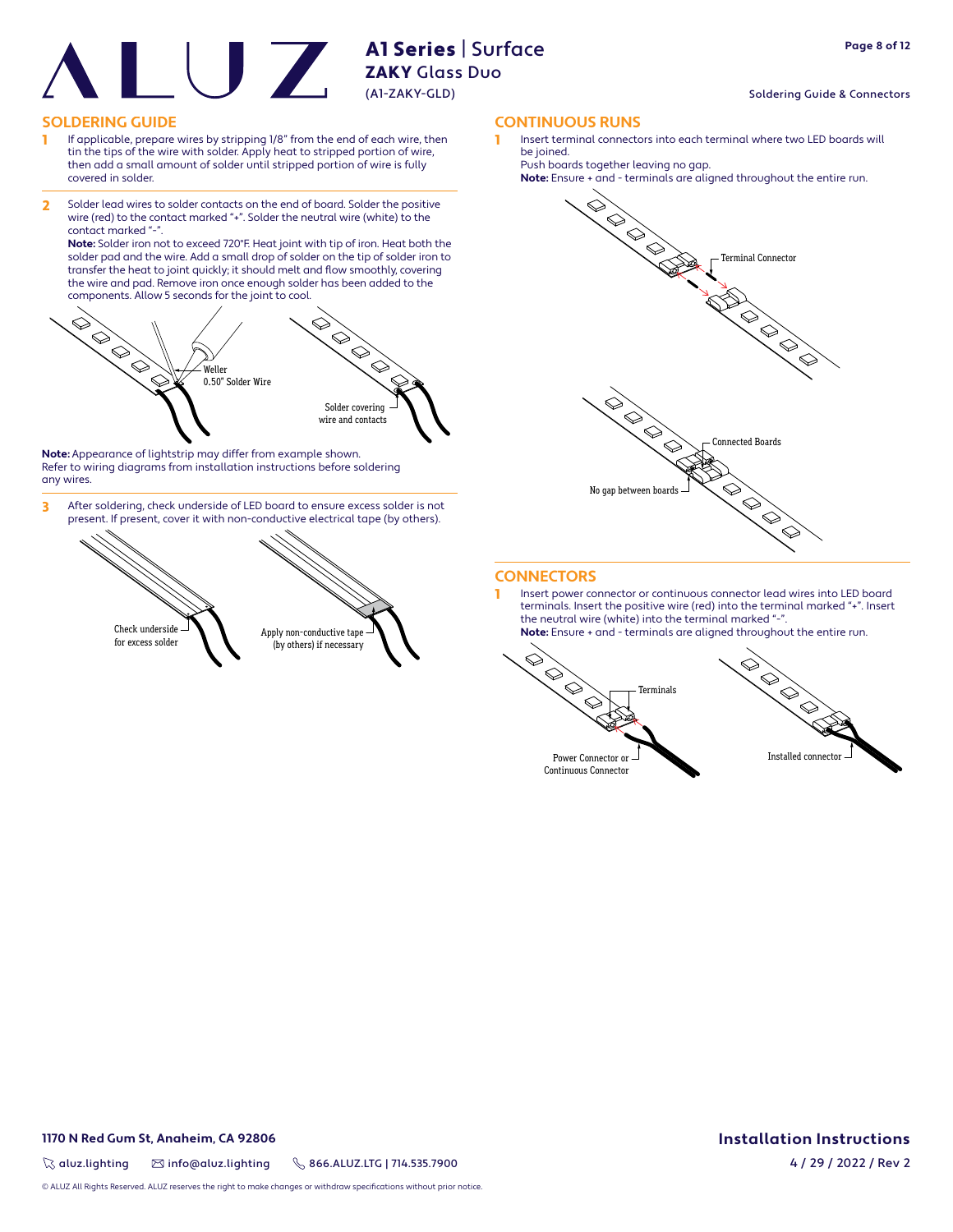

# Mounting Fixture (Dry Location)

1 Apply adhesive to all sides of the slot on extrusion. The state of the state of the slot on extrusion. from lightstrip and adhere in place along extrusion channel, ensuring lightstrip is secure inside extrusion. **Note:** Refer to Application Guidelines to ensure correct installation.

Apply adhesiv

2 Install extrusions onto 1/4" glass or other solid material. Butt extrusions together for continuous runs, leaving no gaps. Wipe away any excess adhesive with a clean, damp cloth.





- **4** If applicable, connect disconnects between luminaires or solder connectors using the steps from Application Guidelines.
- 5 Install lens into extrusions, overlapping where two extrusions meet. Plan your cuts so that the lens will always overlap where two extrusions meet. Overlapping lenses helps keep extrusions aligned and prevents light leaks.



6 Perform a continuity test before connecting luminaire to power source.

# **1170 N Red Gum St, Anaheim, CA 92806**

 $\%$  aluz.lighting  $\%$  info@aluz.lighting  $\%$  866.ALUZ.LTG | 714.535.7900

© ALUZ All Rights Reserved. ALUZ reserves the right to make changes or withdraw specifications without prior notice.

# **Installation Instructions**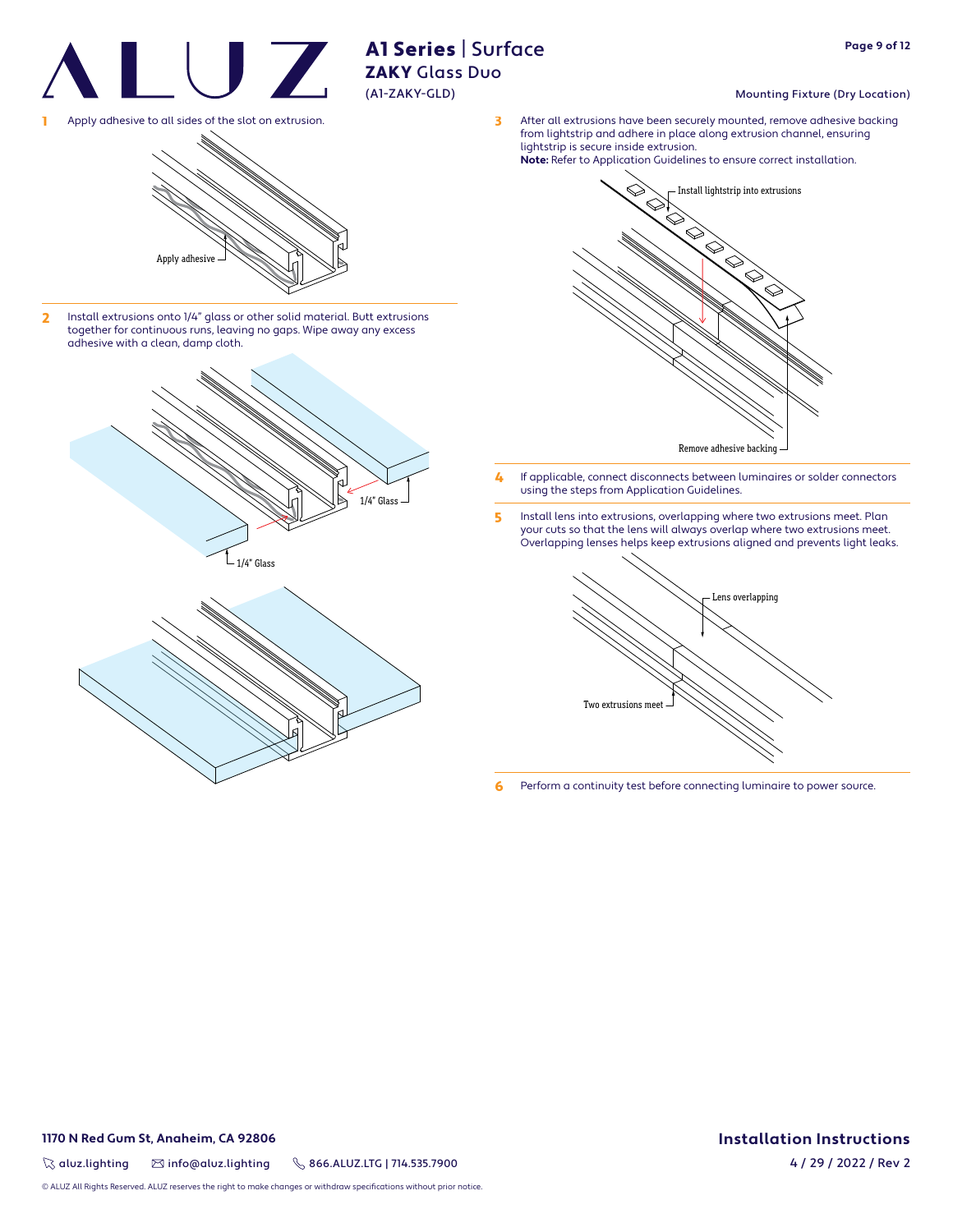

Mounting Fixture (Wet Location)

**Page 10 of 12**

1 Apply adhesive to all sides of the slot on extrusion.



2 Install extrusions onto 1/4" glass or other solid material. Butt extrusions together for continuous runs, leaving no gaps. Wipe away any excess adhesive with a clean, damp cloth.



3 Install extrusions onto 1/4" glass or other solid material. Butt extrusions together for continuous runs, leaving no gaps. Wipe away any excess adhesive with a clean, damp cloth.



# **1170 N Red Gum St, Anaheim, CA 92806**

 $\%$  aluz.lighting  $\%$  info@aluz.lighting  $\%$  866.ALUZ.LTG | 714.535.7900

© ALUZ All Rights Reserved. ALUZ reserves the right to make changes or withdraw specifications without prior notice.

- 5 If applicable, connect disconnects between luminaires or solder connectors using the steps from Application Guidelines.
- **5** Install lens into extrusions, overlapping where two extrusions meet. Plan your cuts so that the lens will always overlap where two extrusions meet. Overlapping lenses helps keep extrusions aligned and prevents light leaks.



**6** Perform a continuity test before connecting luminaire to power source.

# **Installation Instructions**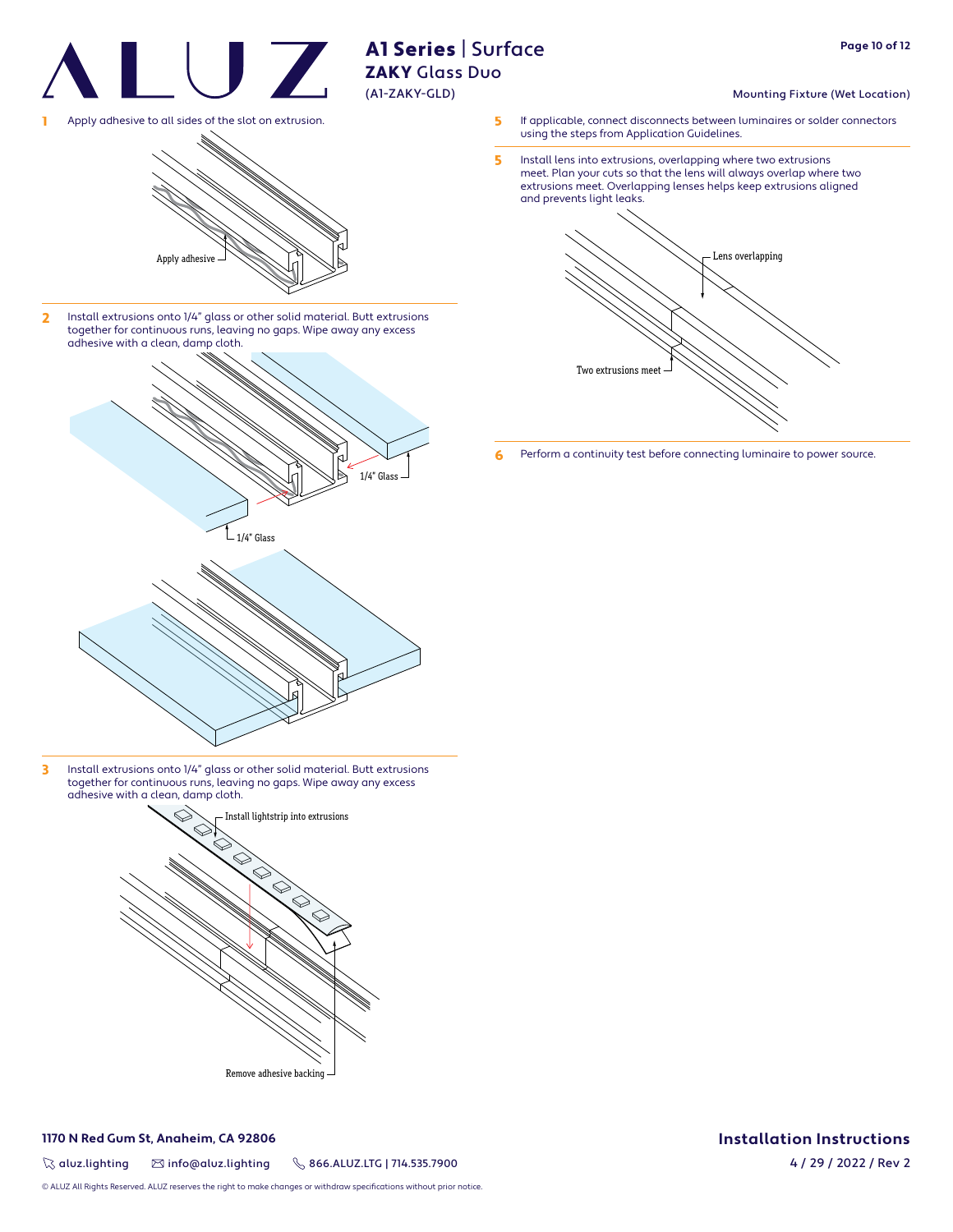# **TROUBLESHOOTING TIPS**

- Do not reset the breaker multiple times.
- If the unit is overloaded, the breaker will trip, shutting off the driver and lights.
- If the breaker reset button has been held down by hand or any type of pressure, such as duct tape, or if the breaker has been reset multiple times without troubleshooting, the unit will:
- Burn the driver bobbin.
- Burn the thermal or magnetic breaker.
- Burn the driver lead wires due to high amperage caused by overload.
- Short circuit in line which will not allow the breaker to reset.
- Damage the lighting.
- **1** Turn off power before beginning. Verify power is off by using a not contact circuit tester (by others).
- 2 Check the board for damage, such as cuts, punctures, twisting, or crushing. If there is excessive damage to the board, it must be replaced.

Damaged Board



3 Check the run for any particles that may cause a short. Check the end cap, power connector, and board for any metal flakes or shavings. Clear the run of any shavings or particles if present, then perform a continuity test to confirm the short has been eliminated.



4 Check board cuts to ensure they are clean. Frayed, split, or sloppily cut boards can damage the circuit, resulting in flickering, dimness, or LED outages.



5 Check terminal connections between LED boards. If a terminal is loose, damaged, or absent, the board must be replaced. Check soldered connections to LED boards, if applicable.

Damaged Connection 000000000 Broken Solder Connection

- 6 Check the run for any particles that may cause a short. Check the end cap, power connector, and board for any metal flakes or shavings. Clear the run of any shavings or particles if present, then perform a continuity test to confirm the short has been eliminated.
- 7 Check the run for any water inside end cap, power connector, or lightstrip. If water or condensation is present, the lightstrip must be replaced.

# **Page 11 of 12**

Troubleshooting

# **Installation Instructions**

 $\%$  aluz.lighting  $\%$  info@aluz.lighting  $\%$  866.ALUZ.LTG | 714.535.7900

**1170 N Red Gum St, Anaheim, CA 92806**